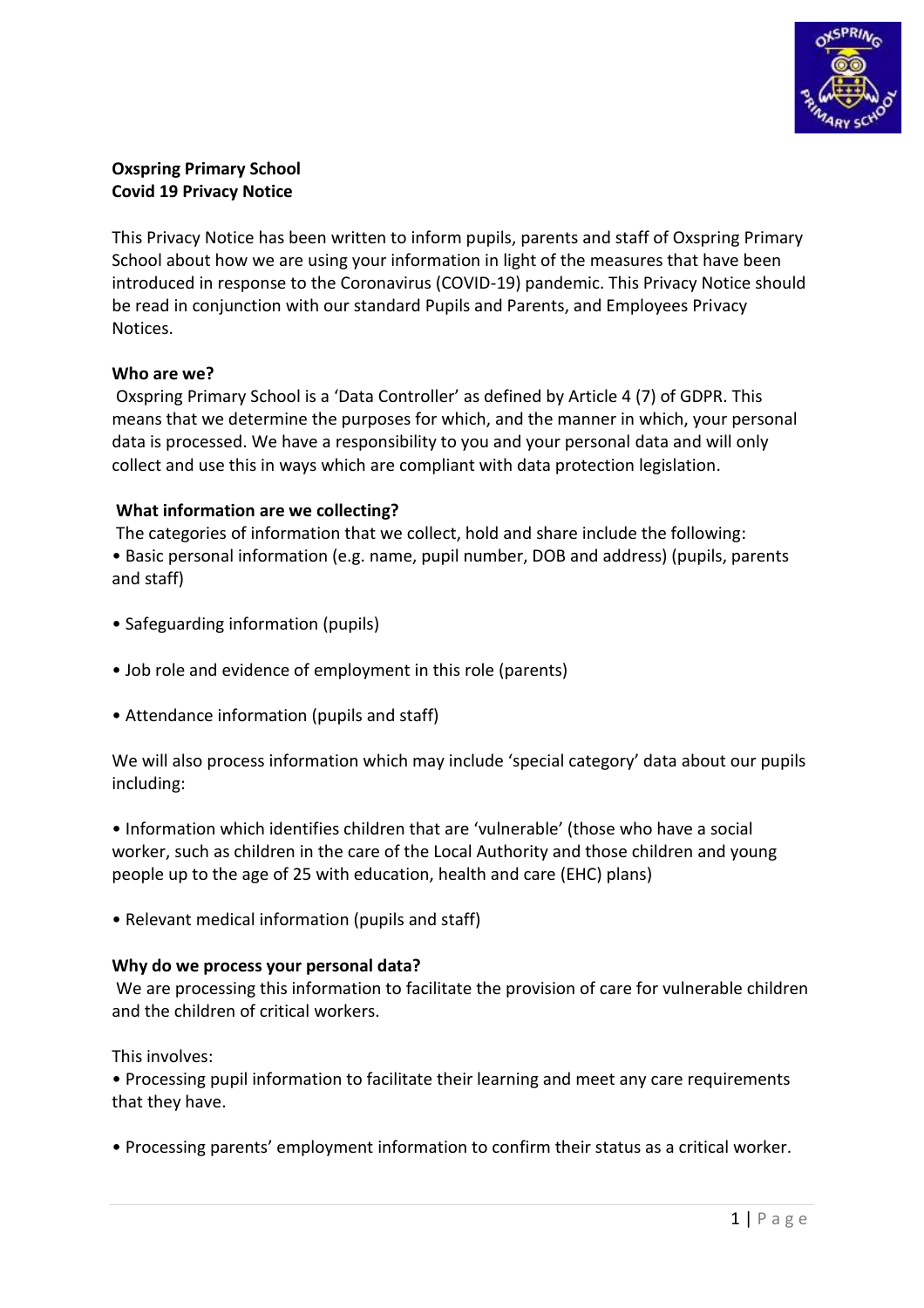• Processing the information of staff members who have been redeployed in order to meet resourcing needs.

Any personal data that we process about our pupils and parents is done so in accordance with Article 6 and Article 9 of GDPR:

Article 6 (c) legal obligation Article 6 (d) public task Article 6(b) contract (for staff) Article 9 (b) Employment, social security and social protection (for staff) Article 9 (g) Reasons of substantial public interest

Please refer to our standard Pupils and Parents and Employees Privacy Notices for further information about the lawful basis we rely upon to process your data.

## **Who do we obtain your information from?**

Much of the information we process will be obtained directly from you. We will also process information received from:

• Department for Education (DfE)

• Local Authority (LA). If your child is attending our school as a result of the COVID-19 pandemic response and your child's previous school was in a neighbouring LA, then we may need to obtain information from this LA.

• Previous schools attended

### **Who do we share your personal data with?**

We are obliged to share attendance data with the Department for Education during this time. The following information will be shared:

1. The names of all children who are in attendance on each day

2. If the child is not enrolled at your school, the name of the school where the child is enrolled

3. Whether the child is present on each day

4. Whether the child has parents who are critical workers

5. If the child is vulnerable e.g. they have on an education health and care plan (EHCP), have a social worker (CiN), or are looked after children

- 6. If the child is on an EHCP
- 7. If the child has a social worker
- 8. The time the child signed into the school